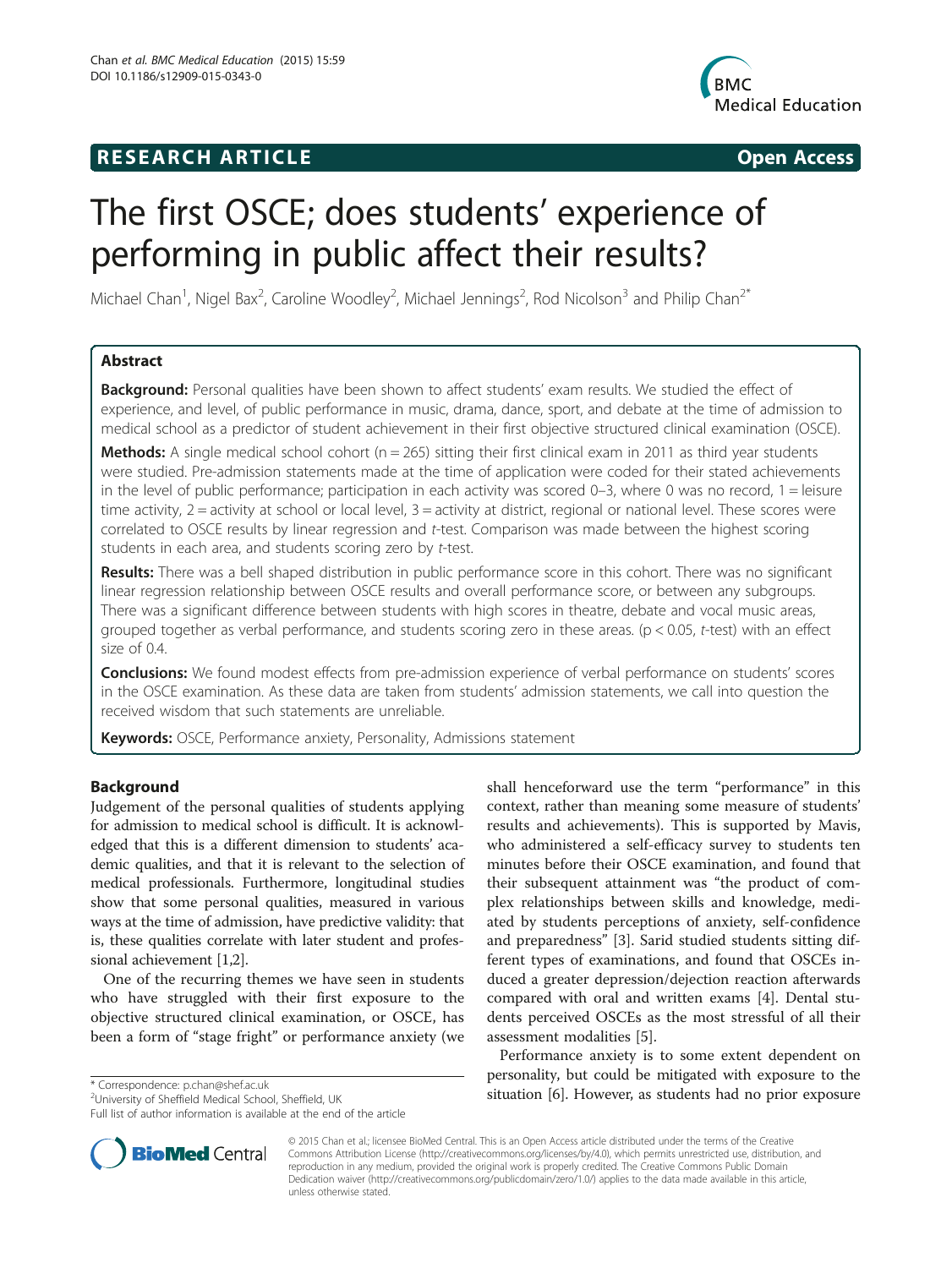to OSCEs (this was their first one), we considered that training and experience would be gained only in environments outside of OSCEs. The face to face nature of the assessment and the pressure of performance would most likely be experienced during public performances in the students' past, and related to extracurricular, rather than academic, activities. The research question that followed these observations is whether experience of performance in public before the OSCE would affect students' results.

Urlings-Strop and colleagues compared the performance of students selected according to the quality of their extracurricular activities as well as cognitive tests to a group who were allocated to the school by the Netherlands lottery [[2](#page-4-0)]. They found a significant difference in medical school performance favouring the selected group. Among the selection criteria were extracurricular performance in sports, music or science as well as work experience and roles in management and organization. They advanced an explanation that skills involved with extracurricular activities at the time of admission might generically be translatable to high academic achievement later in medical school. Possibly a significant part of those skills might be the ability to perform in public.

#### Methods

#### Sample

An entire year cohort  $(n = 265)$  sitting their first-ever OSCE as third year students was studied. Third year students start their clinical course (third year) in July of the same year, and have had 12 weeks' clinical placements on hospital wards before the OSCE. This was a high stakes examination, with a pass grade needed for progression. Failure would mean re-sitting another OSCE some weeks later and a second failure at re-sit would necessitate repeating the year, or being excluded from the course, depending on previous academic record. All students took the examination on the same day under secure conditions. The exam was comprised of 12 stations, 6 of which were history-taking from trained simulated patients, and 6 were physical examination on either real patients or models. Some history stations had two examiners, one assessing the basic medical skill, and the other assessing communication skill. All other stations had single examiners. The mark schemes included discretionary marks for a logical, well-ordered history or examination, which could count as many as 4 marks out of a total of 25 for each station. OSCE results were analysed as overall results, and separately as results from history stations, and physical examination stations.

Pre-admission statements made at the time of application (UCAS personal statements) were available in individual student files. Following ethics committee approval (Project SMBRER232), these statements were coded by a researcher (MC) who was not a student or graduate of this university. This was a specific requirement of the ethics committee.

#### Measures

The statements were examined for evidence of public performances that would accustom the participant to the experience of performance anxiety. We reasoned that the amount of anxiety would rise with the setting of the performance, and that if the stakes were high, anxiety would be high and students more accustomed to coping with this. We coded participation in vocal and instrumental music, theatre, dance, sport and debate/public speaking; we grouped together vocal music, theatre and debate/public speaking as verbal activities, and sport, instrumental music and dance as motor activities.

Participation in each activity was scored 0–3, where 0 was no record,  $1 =$  leisure time activity,  $2 =$  activity at school or local level, 3 = activity at district, regional or national level. Sample statements were considered by a group of senior staff who were the Director of Teaching, the admissions tutor, and the head of third year (NB, MJ, CW), and agreement reached for scoring various levels of performance. A single coder then applied this framework to the whole student cohort. Doubtful cases were taken to these senior staff for guidance. A random sample of coded statements were reviewed to check for agreement and consistency.

Scores in each activity were used for analysis. Scores in verbal and motor groups were derived as the sum of all scores for activities in these categories; total performance score was the sum of all activity scores.

#### Analysis

We thought there may be a correlation between verbal performance and history OSCE score and motor performance and physical examination OSCE scores. Therefore we correlated performance scores with OSCE results in two ways; first, all scores were correlated with all results; and second, the extreme groups method was used [[7](#page-4-0)], correlating the groups scoring highest and lowest for each activity with their results. For a single activity, this compared the group scoring 2 or 3 with the group scoring 0. Students scoring 1 represented the median for all activities, and were not included in the extreme groups analyses. For the composite verbal and motor activity scores, the group of students scoring  $>3$  (verbal) or  $>5$  (motor) were compared with the zero group. These scores corresponded to the around the top 10% of scores in these groups. Scores were correlated to OSCE results by Pearson product moment correlation, linear regression, t-test and Chi-square as relevant.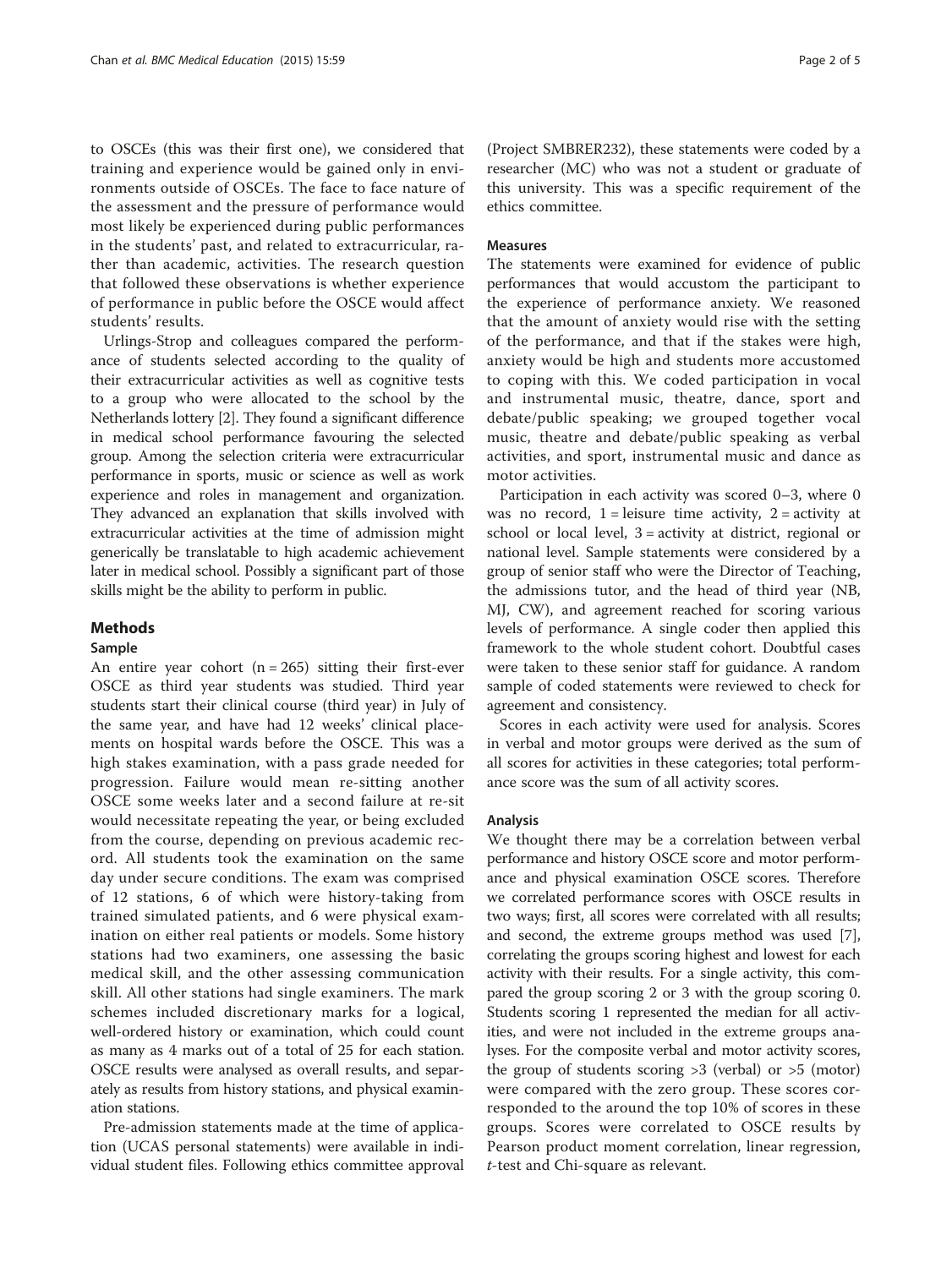Effect size of differences in each activity was calculated by standard methods, (Meantop scores<sup>-</sup> Mean<sub>zero scores</sub>)/S. D.both populations. Effect sizes of 0.4 or greater are conventionally regarded as large in the educational literature [[8](#page-4-0)].

#### Ethics

This study was granted ethical approval by the University of Sheffield Medical School Ethics Review panel, ref SMBRER232.

## Results

There was a variation for total scores in public performance activities in this cohort, ranging from 0–15 (Figure 1).

There was no linear correlation between total scores in public performance activities and the overall OSCE results, r = 0.00035 (Figure 2).

There were both positive and negative effects of high scores in various individual activities on OSCE results, but total numbers were often low, and therefore no single activity was statistically significant (Figure 3). The composite group of verbal activities did show statistically significant difference between extreme groups, p < 0.05 (t-test). Verbal activity high scores were significantly related to better history and better examination station results in the OSCE. There was a non-significant negative effect for motor activities. There is a significantly increased chance of passing the OSCE if the verbal score >3, compared to a significantly increased chance of achieving borderline/fail grade if the verbal score is zero, (Chi square, Yates correction, one tail  $p = 0.045$ .) 55 students who had verbal activity scores >3 passed the OSCE but only 7 such students failed. Conversely, of a total of 59 students who were borderline or failed, 44 had scored zero for verbal activities (75%); of 194 students who passed, 120 scored zero for verbal activities (62%).



station OSCE average score per  $\overline{2}$ 15 5 0 5 10 15  $\mathbf 0$ **PS** score Figure 2 Linear regression of total performance score (PS) correlated to OSCE score for the student cohort.

The effect size of verbal activities on OSCE results is calculated at 0.44. The corresponding effect size for motor activities is −0.11 (Figure [4](#page-3-0)). We did not observe differential effects on history and examination OSCE stations.

#### **Discussion**

 $25 -$ 

We found a contrast between straightforward linear regression and the extreme groups approach in terms of relating performance experience to OSCE results. Naturally,

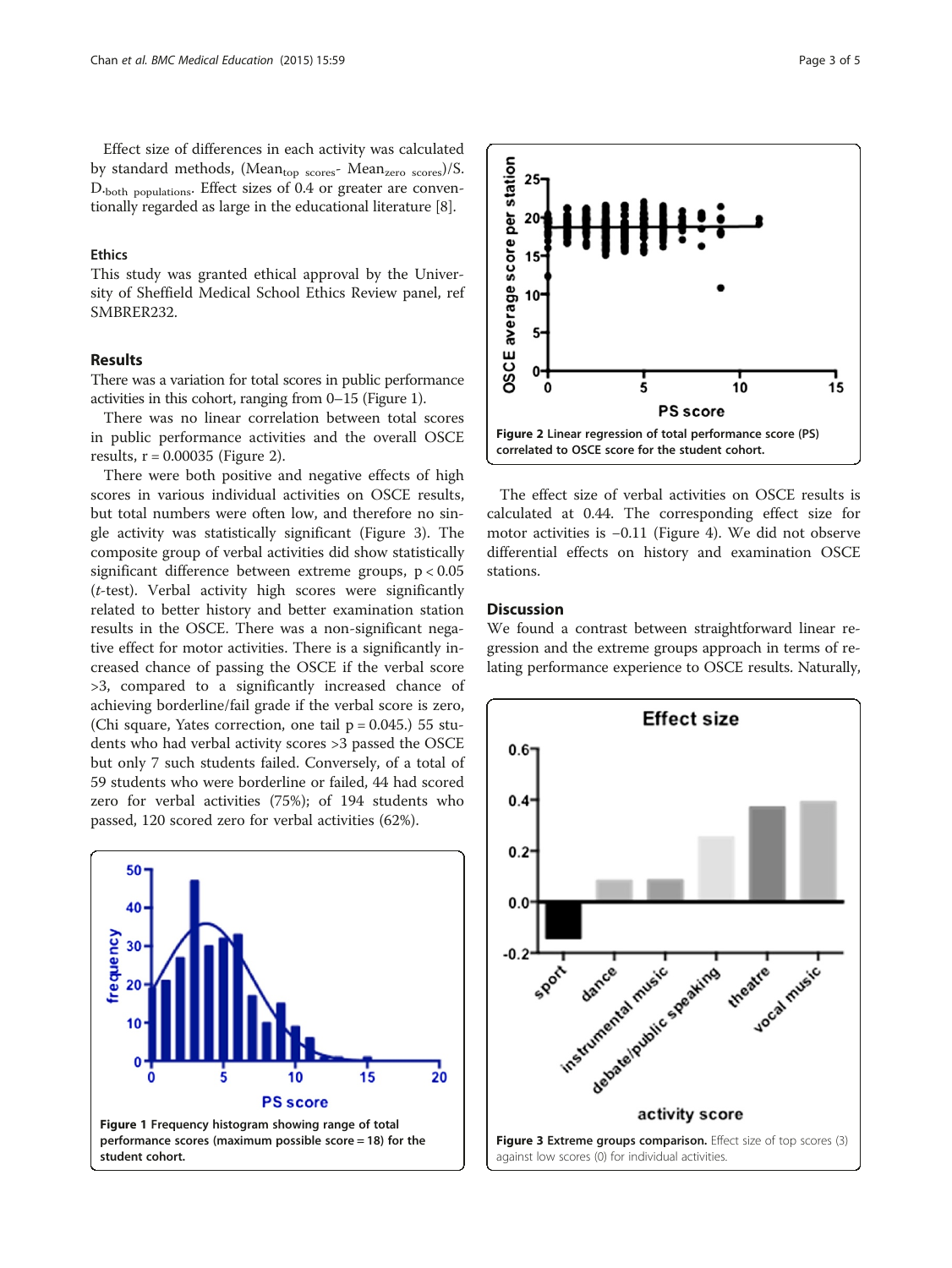<span id="page-3-0"></span>

OSCE results are not the product of performance alone, and also test knowledge, experience, preparedness and self-efficacy [[3](#page-4-0)]. We argue that the extreme groups approach is actually more relevant in this analysis than the all-comers approach; that the effect size of the public performance variable is likely only to be revealed at the extremes rather than in the median groups due to its interaction with many other significant variables. We would not expect the self-declared statement of extracurricular activities to predict exam results with greater power. We consider that, as students who do poorly in the first OSCE actually tend to show declining OSCE results in the future, this justifies the extreme groups approach [[9](#page-4-0)].

There is at least a three year gap between the admission statement and the OSCE. For young undergraduates in their early twenties, this is a significant time gap, and many things would have changed. Nevertheless, if the experience existed and was declared in their admission statement, it would not have disappeared in the intervening time. We acknowledge that students may not have declared their extracurricular activities fully in the admission statement or have developed new activities in the interim. However, this direction of error would have the effect of minimizing the differences between high and low scorers; in the opposite direction to our results; so paradoxically strengthening our findings. We were also impressed by the study of Urlings-Strop and colleagues cited above [[2\]](#page-4-0), who used extracurricular activities at admission to select a group of students who subsequently showed high performance in clinical clerkships, around 4–5 years later.

We wanted to use a measurement of experience of public performance that was relevant to students sitting their first OSCE. We decided to use student's personal statements, which were made at the time of application to medical school. These statements were produced to maximize their chances of admission, so we felt that they were unlikely to miss out their achievements in extracurricular activities. Some of these extracurricular activities involved performing in public, and were directly relevant to our purpose. We could have obtained some of this information by questionnaire during the third year, but we would not have obtained complete information on the whole cohort. Statements in either admission statements or questionnaire responses cannot be directly verified.

The personal statement in the UCAS application is regarded as lacking in predictive validity. We believe we have some additional insight into this belief. Some previous studies have all looked at a global rating for the whole statement, rather than analyzing specific data from within the statement [[10,11](#page-4-0)]. This would agree with our experience with total performance score, which shows no relationship with OSCE results. However, this null result might have been an artefact, if the various components of the global ratings had both positive and negative correlations that cancelled each other out. We observed some negative associations, which would support this interpretation.

We assumed that participation in high-stakes performance activities would reduce performance anxiety. There is some data to support this; for example, it has been documented that just taking part in public speaking reduces subsequent anxiety in this area. However, performance anxiety can occur, even in professional musicians, who only perform in high-stakes situations [\[12,13\]](#page-4-0).

Ferguson & et al. [[14\]](#page-4-0) performed content analysis of the UCAS statements of 176 students at the University of Nottingham medical school and obtained many different categories, coded as I (interest in) or C (contributes to the community) corresponding to our scores of 1 and 2/3. They went on to show lack of correlation of any of these categories with first year assessments of these students. Their themes included sports, playing musical instruments and choir/orchestra, as well as many more general ones such as voluntary work, illness in the family, liking travelling, and attending medical conferences. The important differences between our study and Ferguson are that we looked only at activities with significant public performance content, and our criterion was the third year OSCE. We also used the extreme groups approach, which magnifies the predictive effect size. Although we agree with Ferguson that there is no